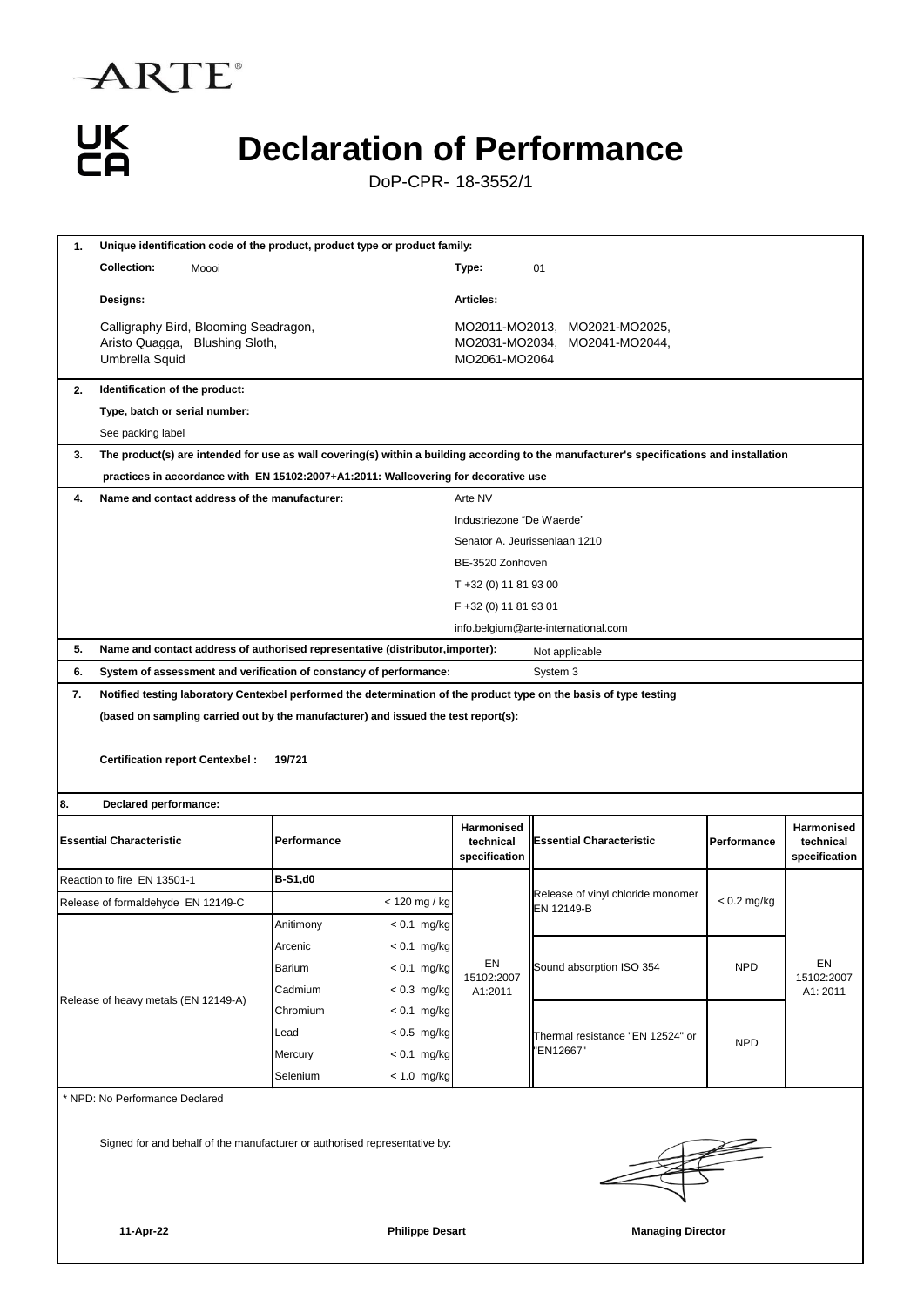



DoP-CPR- 18-3552/2

| 1.                                   | Unique identification code of the product, product type or product family:                                                                |                |               |                                          |                                                 |               |                                          |  |  |  |  |
|--------------------------------------|-------------------------------------------------------------------------------------------------------------------------------------------|----------------|---------------|------------------------------------------|-------------------------------------------------|---------------|------------------------------------------|--|--|--|--|
|                                      | <b>Collection:</b><br>Moooi                                                                                                               |                |               | Type:                                    | 02                                              |               |                                          |  |  |  |  |
|                                      | Designs:                                                                                                                                  |                |               | Articles:                                |                                                 |               |                                          |  |  |  |  |
|                                      | <b>Bearded Leopard</b><br>Armoured Boar                                                                                                   |                |               | MO2051-MO2054<br>MO2111                  |                                                 |               |                                          |  |  |  |  |
| 2.                                   | Identification of the product:                                                                                                            |                |               |                                          |                                                 |               |                                          |  |  |  |  |
|                                      | Type, batch or serial number:                                                                                                             |                |               |                                          |                                                 |               |                                          |  |  |  |  |
|                                      | See packing label                                                                                                                         |                |               |                                          |                                                 |               |                                          |  |  |  |  |
| 3.                                   | The product(s) are intended for use as wall covering(s) within a building according to the manufacturer's specifications and installation |                |               |                                          |                                                 |               |                                          |  |  |  |  |
|                                      | practices in accordance with EN 15102:2007+A1:2011: Wallcovering for decorative use                                                       |                |               |                                          |                                                 |               |                                          |  |  |  |  |
| 4.                                   | Name and contact address of the manufacturer:                                                                                             |                |               | Arte NV                                  |                                                 |               |                                          |  |  |  |  |
|                                      |                                                                                                                                           |                |               | Industriezone "De Waerde"                |                                                 |               |                                          |  |  |  |  |
|                                      |                                                                                                                                           |                |               | Senator A. Jeurissenlaan 1210            |                                                 |               |                                          |  |  |  |  |
|                                      |                                                                                                                                           |                |               | BE-3520 Zonhoven                         |                                                 |               |                                          |  |  |  |  |
|                                      |                                                                                                                                           |                |               | T +32 (0) 11 81 93 00                    |                                                 |               |                                          |  |  |  |  |
|                                      |                                                                                                                                           |                |               | F +32 (0) 11 81 93 01                    |                                                 |               |                                          |  |  |  |  |
|                                      |                                                                                                                                           |                |               | info.belgium@arte-international.com      |                                                 |               |                                          |  |  |  |  |
| 5.                                   | Name and contact address of authorised representative (distributor, importer):                                                            |                |               |                                          | Not applicable                                  |               |                                          |  |  |  |  |
| 6.                                   | System of assessment and verification of constancy of performance:                                                                        |                |               |                                          | System 3                                        |               |                                          |  |  |  |  |
| 7.                                   | Notified testing laboratory Centexbel performed the determination of the product type on the basis of type testing                        |                |               |                                          |                                                 |               |                                          |  |  |  |  |
|                                      | (based on sampling carried out by the manufacturer) and issued the test report(s):<br><b>Certification report Centexbel:</b><br>19/745    |                |               |                                          |                                                 |               |                                          |  |  |  |  |
| 8.                                   | Declared performance:                                                                                                                     |                |               |                                          |                                                 |               |                                          |  |  |  |  |
|                                      | <b>Essential Characteristic</b>                                                                                                           | Performance    |               | Harmonised<br>technical<br>specification | <b>Essential Characteristic</b>                 | Performance   | Harmonised<br>technical<br>specification |  |  |  |  |
|                                      | Reaction to fire EN 13501-1                                                                                                               | <b>B-S1,d0</b> |               |                                          |                                                 |               |                                          |  |  |  |  |
|                                      | Release of formaldehyde EN 12149-C                                                                                                        |                | < 120 mg / kg |                                          | Release of vinyl chloride monomer<br>EN 12149-B | $< 0.2$ mg/kg |                                          |  |  |  |  |
|                                      |                                                                                                                                           | Anitimony      | $< 0.1$ mg/kg | EN<br>15102:2007                         |                                                 |               |                                          |  |  |  |  |
|                                      |                                                                                                                                           | Arcenic        | $< 0.1$ mg/kg |                                          | Sound absorption ISO 354                        | <b>NPD</b>    |                                          |  |  |  |  |
|                                      |                                                                                                                                           | Barium         | $< 0.1$ mg/kg |                                          |                                                 |               | EN<br>15102:2007                         |  |  |  |  |
| Release of heavy metals (EN 12149-A) |                                                                                                                                           | Cadmium        | $< 0.3$ mg/kg | A1:2011                                  |                                                 |               | A1: 2011                                 |  |  |  |  |
|                                      |                                                                                                                                           | Chromium       | $< 0.1$ mg/kg |                                          | Thermal resistance "EN 12524" or<br>EN12667"    | <b>NPD</b>    |                                          |  |  |  |  |
|                                      |                                                                                                                                           | Lead           | $< 0.5$ mg/kg |                                          |                                                 |               |                                          |  |  |  |  |
|                                      |                                                                                                                                           | Mercury        | $< 0.1$ mg/kg |                                          |                                                 |               |                                          |  |  |  |  |
|                                      |                                                                                                                                           | Selenium       | $< 1.0$ mg/kg |                                          |                                                 |               |                                          |  |  |  |  |
|                                      | * NPD: No Performance Declared                                                                                                            |                |               |                                          |                                                 |               |                                          |  |  |  |  |
|                                      | Signed for and behalf of the manufacturer or authorised representative by:                                                                |                |               |                                          |                                                 |               |                                          |  |  |  |  |

**11-Apr-22 Philippe Desart Managing Director**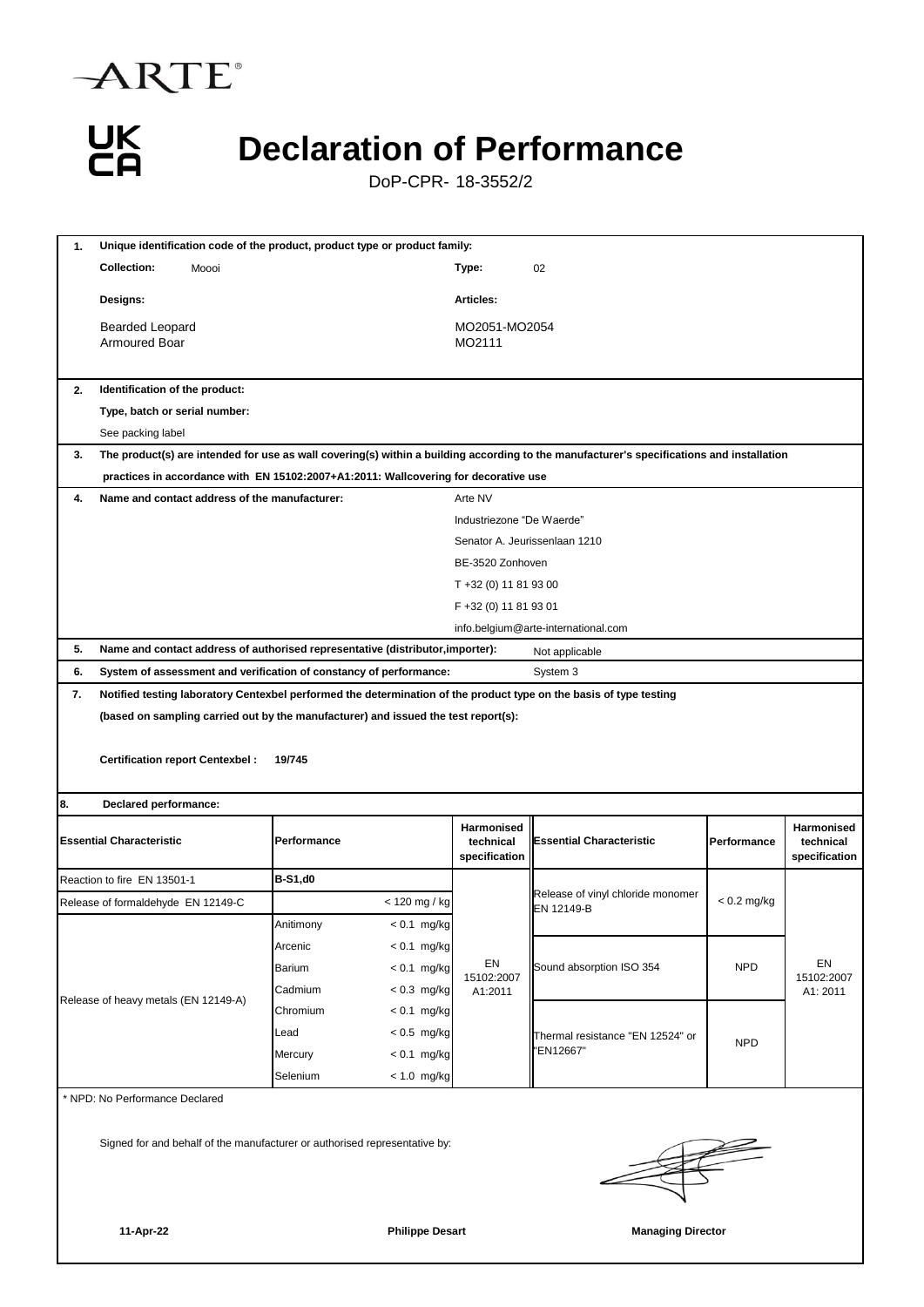



DoP-CPR- 18-3552/3

| 1.                                   | Unique identification code of the product, product type or product family:                                                                                                                                                       |          |                                                                    |                                                                                |                                                   |                                                                                                                    |               |                                          |  |  |  |
|--------------------------------------|----------------------------------------------------------------------------------------------------------------------------------------------------------------------------------------------------------------------------------|----------|--------------------------------------------------------------------|--------------------------------------------------------------------------------|---------------------------------------------------|--------------------------------------------------------------------------------------------------------------------|---------------|------------------------------------------|--|--|--|
|                                      | <b>Collection:</b>                                                                                                                                                                                                               | Moooi    |                                                                    |                                                                                | Type:                                             | 04A                                                                                                                |               |                                          |  |  |  |
|                                      | Designs:                                                                                                                                                                                                                         |          |                                                                    |                                                                                | <b>References:</b>                                |                                                                                                                    |               |                                          |  |  |  |
|                                      | Dwarf Rhino,<br>Dodo Pavone,<br>Flying Coral Fish                                                                                                                                                                                |          |                                                                    |                                                                                | MO2081-MO2085,<br>MO2091-MO2096,<br>MO2101-MO2104 |                                                                                                                    |               |                                          |  |  |  |
| 2.                                   | Identification of the product:                                                                                                                                                                                                   |          |                                                                    |                                                                                |                                                   |                                                                                                                    |               |                                          |  |  |  |
|                                      | Type, batch or serial number:                                                                                                                                                                                                    |          |                                                                    |                                                                                |                                                   |                                                                                                                    |               |                                          |  |  |  |
|                                      | See packing label                                                                                                                                                                                                                |          |                                                                    |                                                                                |                                                   |                                                                                                                    |               |                                          |  |  |  |
| 3.                                   | The product(s) are intended for use as wall covering(s) within a building according to the manufacturer's specifications and installation practices in<br>accordance with EN 15102:2007+A1:2011: Wallcovering for decorative use |          |                                                                    |                                                                                |                                                   |                                                                                                                    |               |                                          |  |  |  |
| 4.                                   | Name and contact address of the manufacturer:                                                                                                                                                                                    |          |                                                                    |                                                                                | Arte NV                                           |                                                                                                                    |               |                                          |  |  |  |
|                                      |                                                                                                                                                                                                                                  |          |                                                                    |                                                                                | Industriezone "De Waerde"                         |                                                                                                                    |               |                                          |  |  |  |
|                                      |                                                                                                                                                                                                                                  |          |                                                                    |                                                                                | Senator A. Jeurissenlaan 1210                     |                                                                                                                    |               |                                          |  |  |  |
|                                      |                                                                                                                                                                                                                                  |          |                                                                    |                                                                                | BE-3520 Zonhoven                                  |                                                                                                                    |               |                                          |  |  |  |
|                                      |                                                                                                                                                                                                                                  |          |                                                                    |                                                                                | T +32 (0) 11 81 93 00                             |                                                                                                                    |               |                                          |  |  |  |
|                                      |                                                                                                                                                                                                                                  |          |                                                                    |                                                                                | F +32 (0) 11 81 93 01                             |                                                                                                                    |               |                                          |  |  |  |
|                                      |                                                                                                                                                                                                                                  |          |                                                                    |                                                                                |                                                   | info.belgium@arte-international.com                                                                                |               |                                          |  |  |  |
| 5.                                   |                                                                                                                                                                                                                                  |          |                                                                    | Name and contact address of authorised representative (distributor, importer): | Not applicable                                    |                                                                                                                    |               |                                          |  |  |  |
| 6.                                   |                                                                                                                                                                                                                                  |          | System of assessment and verification of constancy of performance: |                                                                                |                                                   | System 3                                                                                                           |               |                                          |  |  |  |
| 7.                                   |                                                                                                                                                                                                                                  |          |                                                                    |                                                                                |                                                   | Notified testing laboratory Centexbel performed the determination of the product type on the basis of type testing |               |                                          |  |  |  |
|                                      | (based on sampling carried out by the manufacturer) and issued the test report(s):<br><b>Certification report Centexbel:</b><br>19/2193                                                                                          |          |                                                                    |                                                                                |                                                   |                                                                                                                    |               |                                          |  |  |  |
| 8.                                   | Declared performance:                                                                                                                                                                                                            |          |                                                                    |                                                                                |                                                   |                                                                                                                    |               |                                          |  |  |  |
|                                      | <b>Essential Characteristic</b>                                                                                                                                                                                                  |          | Performance                                                        |                                                                                | Harmonised<br>technical<br>specification          | <b>Essential Characteristic</b>                                                                                    | Performance   | Harmonised<br>technical<br>specification |  |  |  |
| Reaction to fire EN 13501-1          |                                                                                                                                                                                                                                  |          | C-S1,d0                                                            |                                                                                |                                                   |                                                                                                                    |               |                                          |  |  |  |
|                                      | Release of formaldehyde EN 12149-C                                                                                                                                                                                               |          |                                                                    | < 120 mg / kg                                                                  |                                                   | Release of vinyl chloride monomer<br>EN 12149-B                                                                    | $< 0.2$ mg/kg |                                          |  |  |  |
|                                      |                                                                                                                                                                                                                                  |          | Anitimony                                                          | $< 0.1$ mg/kg                                                                  |                                                   |                                                                                                                    |               |                                          |  |  |  |
| Release of heavy metals (EN 12149-A) |                                                                                                                                                                                                                                  |          | Arcenic                                                            | $< 0.1$ mg/kg                                                                  |                                                   | Sound absorption ISO 354                                                                                           | <b>NPD</b>    | EN<br>15102:2007<br>A1: 2011             |  |  |  |
|                                      |                                                                                                                                                                                                                                  |          | Barium                                                             | $< 0.1$ mg/kg                                                                  | EN<br>15102:2007                                  |                                                                                                                    |               |                                          |  |  |  |
|                                      |                                                                                                                                                                                                                                  |          | Cadmium                                                            | $< 0.3$ mg/kg                                                                  | A1:2011                                           |                                                                                                                    |               |                                          |  |  |  |
|                                      |                                                                                                                                                                                                                                  |          | Chromium                                                           | $< 0.1$ mg/kg                                                                  |                                                   |                                                                                                                    |               |                                          |  |  |  |
|                                      |                                                                                                                                                                                                                                  | Lead     | $< 0.5$ mg/kg                                                      |                                                                                | Thermal resistance "EN 12524" or                  | <b>NPD</b>                                                                                                         |               |                                          |  |  |  |
|                                      |                                                                                                                                                                                                                                  |          | Mercury                                                            | $< 0.1$ mg/kg                                                                  |                                                   | 'EN12667"                                                                                                          |               |                                          |  |  |  |
|                                      |                                                                                                                                                                                                                                  | Selenium | $< 1.0$ mg/kg                                                      |                                                                                |                                                   |                                                                                                                    |               |                                          |  |  |  |
| * NPD: No Performance Declared       |                                                                                                                                                                                                                                  |          |                                                                    |                                                                                |                                                   |                                                                                                                    |               |                                          |  |  |  |
|                                      | Signed for and behalf of the manufacturer or authorised representative by:                                                                                                                                                       |          |                                                                    |                                                                                |                                                   |                                                                                                                    |               |                                          |  |  |  |
|                                      | 11-Apr-22                                                                                                                                                                                                                        |          |                                                                    | <b>Philippe Desart</b>                                                         |                                                   | <b>Managing Director</b>                                                                                           |               |                                          |  |  |  |